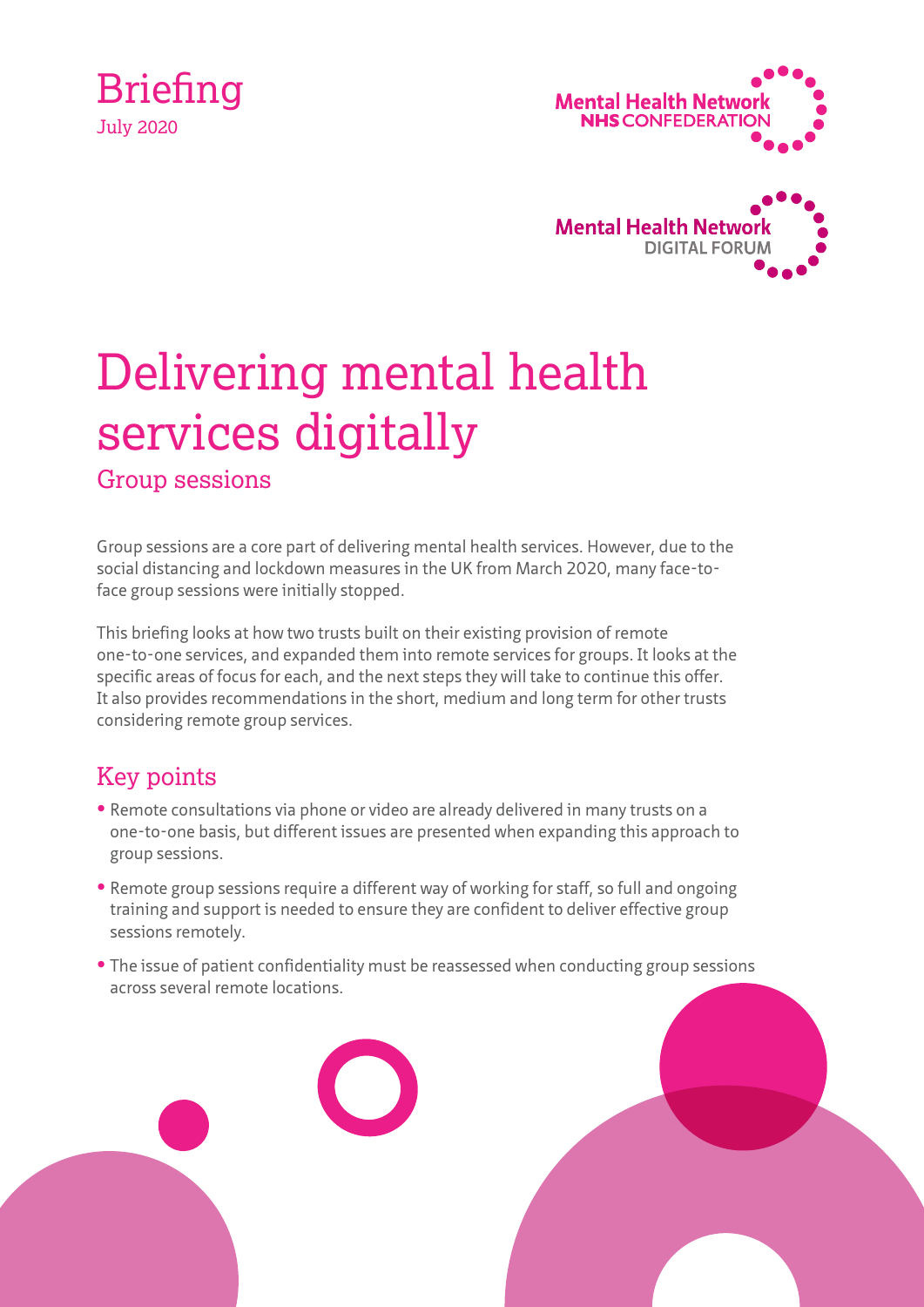## Introduction

The use of groups to deliver talking therapies and other therapeutic sessions has long been part of how mental health services operate. Services currently delivered using group sessions primarily include talking therapies such as IAPT (Improving Access to Psychological Therapies), as well as other therapeutic and support sessions and classes that support long-term recovery. Group sessions have traditionally been delivered face to face, between a clinician and a number of service users.

In the wake of lockdown and distancing measures being implemented in the UK in March 2020, including a message to stay at home wherever possible, group sessions as part of mental health services were initially suspended.

Many mental health service providers already offered the option of video and phone consultations on a one-to-one basis, and the expansion of these was prioritised at the start of lockdown so that services for patients and users could continue. Following successful expansion of the one-to-one services, and the importance of group sessions as part of an individual's recovery, treatment and management of mental health conditions, providers used the learnings to introduce digital solutions for group sessions using remote technology.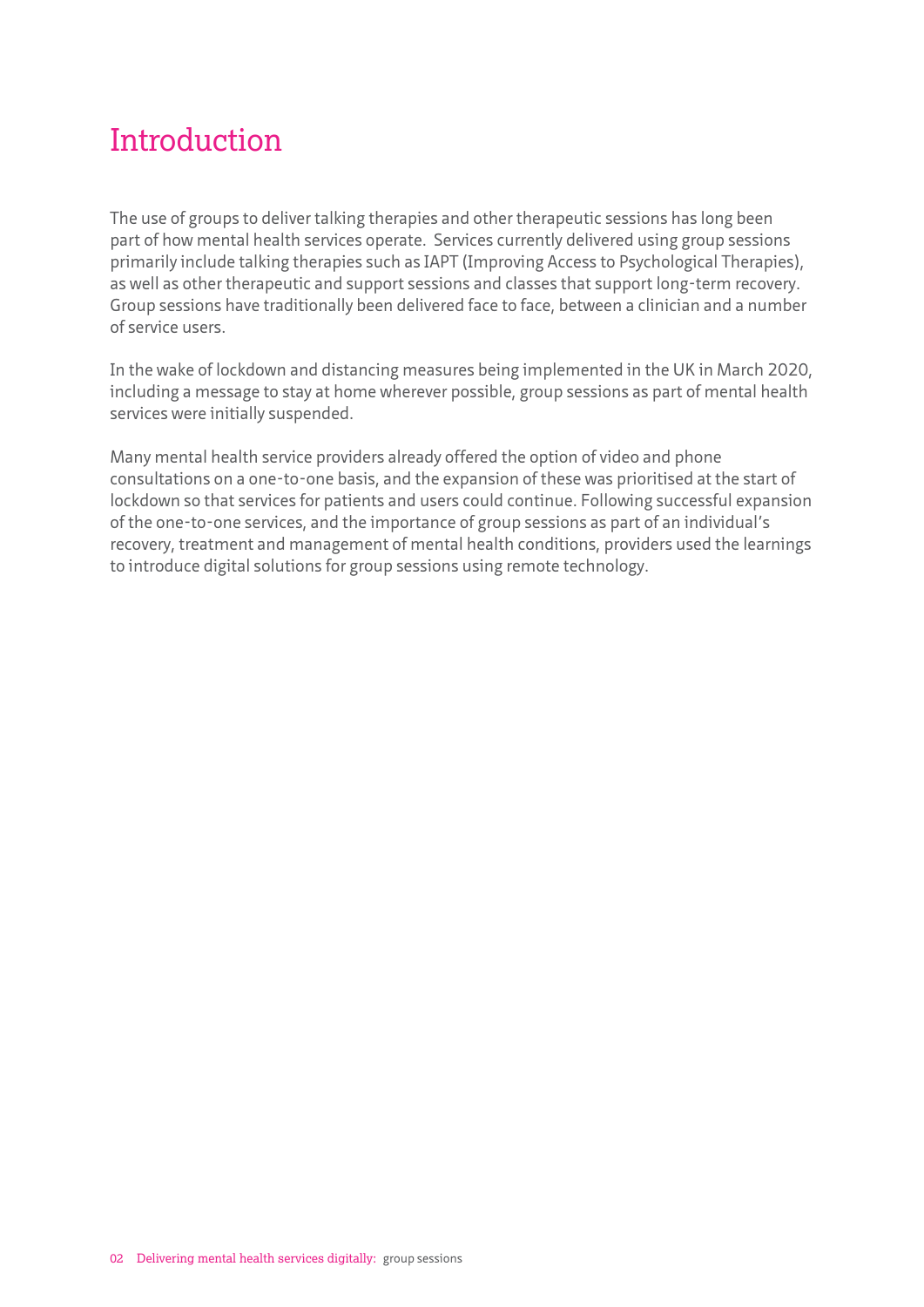## West London NHS Trust Focus on training and support

West London used MS Teams to deliver group sessions, as the trust already had access to the software and clinicians were familiar with the platform. While developing the sessions, one of the areas the trust focused on was offering training and support to staff and service users.

**Training:** Clinicians and service users needed information and support for group sessions to run effectively. The trust developed a one-hour weekly training session for clinicians to ensure it is accessible for all staff to join, with 150 clinicians attending so far.

**Guidance:** Specific guidance for clinicians and service users has been developed, supporting clinicians to set up meetings, share joining instructions with service users and manage an ongoing meeting. Remote working pages of the intranet include both clinical and technical guides to support clinicians to run sessions.

**Ongoing support:** The trust offered drop-in sessions run jointly by the IT team and clinical staff for clinicians on a weekly basis, to provide ongoing technical support to those running remote group sessions.

#### Next steps

**Data:** The trust is looking to adapt electronic patient records to note which software is preferred by the patient, as well as including the reporting of the calls via their business informatics dashboard.

**Research:** The trust will be reviewing outcomes from different treatment groups delivered virtually, and will co-produce a research project with service users that will focus on understanding the experience of having treatment via video, with a particular focus on equalities issues and how these have been impacted by use of video calls. They will also compare the experience of groups that started face to face and were completed via MS Teams, versus groups that were solely conducted via MS Teams.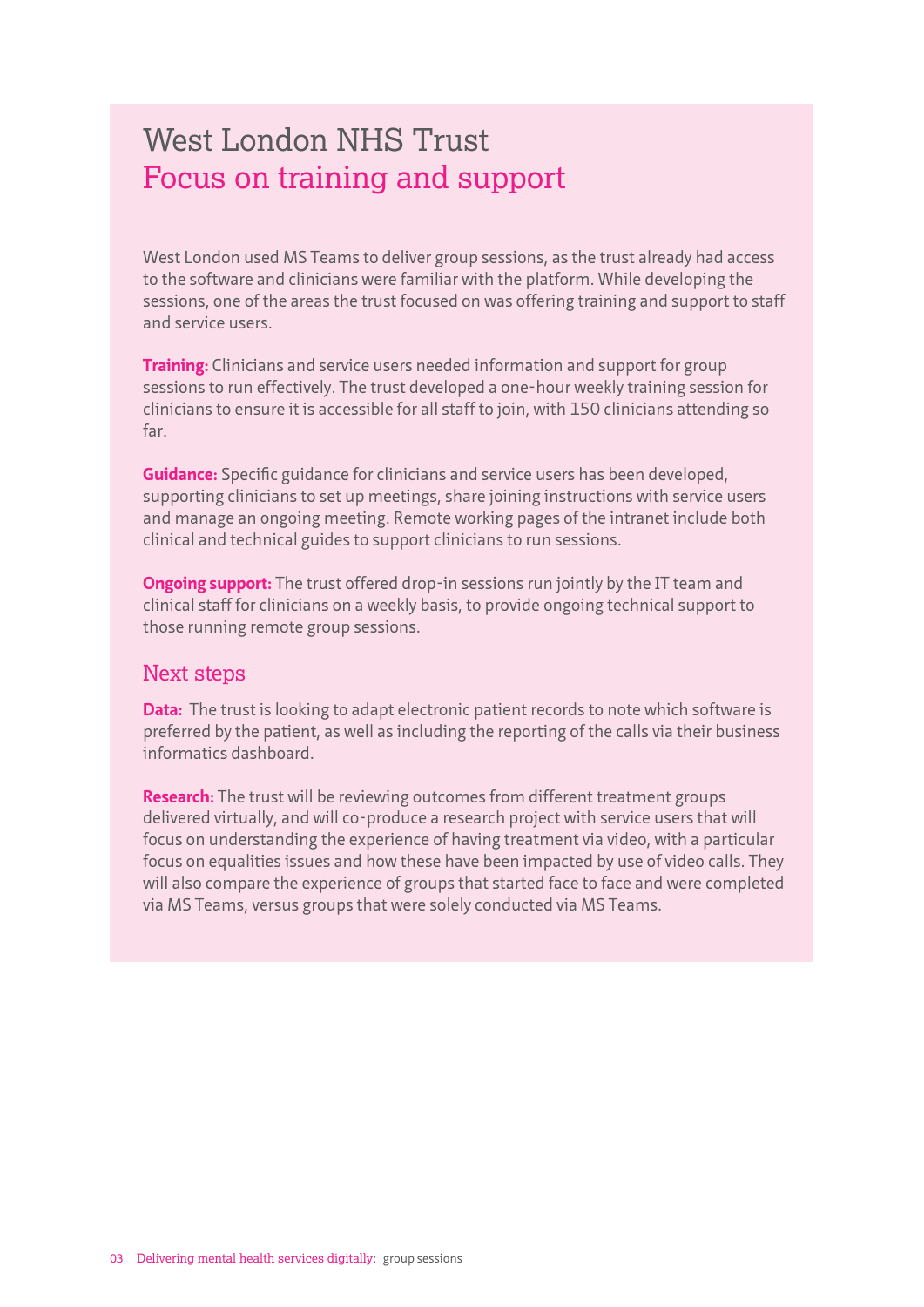## South West London and St George's Mental Health NHS Trust Focus on confidentiality

Initially, clinicians used Zoom to deliver their group sessions, due to the large number of screens that are visible. However, the trust now intends to move everyone over to MS Teams. While developing the sessions, one of the areas the trust focused on was addressing challenges that arose around confidentiality.

**Possible confidentiality breaches:**The trust assigned a clinical safety officer, who ran a hazard workshop using MS Teams to consider the possible ways that confidentiality could be breached in an online group setting. For example, a group member attending a group call from a place where a non-group member can see or hear the conversation without the knowledge of the rest of the group. By considering the range of breaches possible, they were able to consider and put in place mitigating steps to avoid them.

**Trust and communication:** Alongside adapting the settings and options on the chosen platform, having an open conversation with the service user joining the group about confidentiality and expectations was important. This created a safe space to ask questions and builds trust between the clinician and service user to reduce the likelihood of confidentiality breaches taking place.

**Practical advice and ideas:** The trust suggested a range of ways that individuals could protect their own confidentiality and that of their fellow users on the call. Examples included disguising or blocking their face or the use of an avatar, and blurring the background and using a fictitious name (with agreement between clinician and user in advance.) This broadened the responsibility of protecting confidentiality to all attending the call.

#### Next steps

**Evaluation:** The trust is asking clinicians and service users for their feedback on the use of video consultation technology, using both quantitative and qualitative measures, and this will feed into a fortnightly video conferencing project board to inform next steps.

**Dashboards:** Dashboards are being developed to benchmark how teams perform against each other on the adoption of video consultation technology, to support the roll-out plan.

**Electronic case records:** The trust is exploring how to integrate video consultation into electronic case records systems.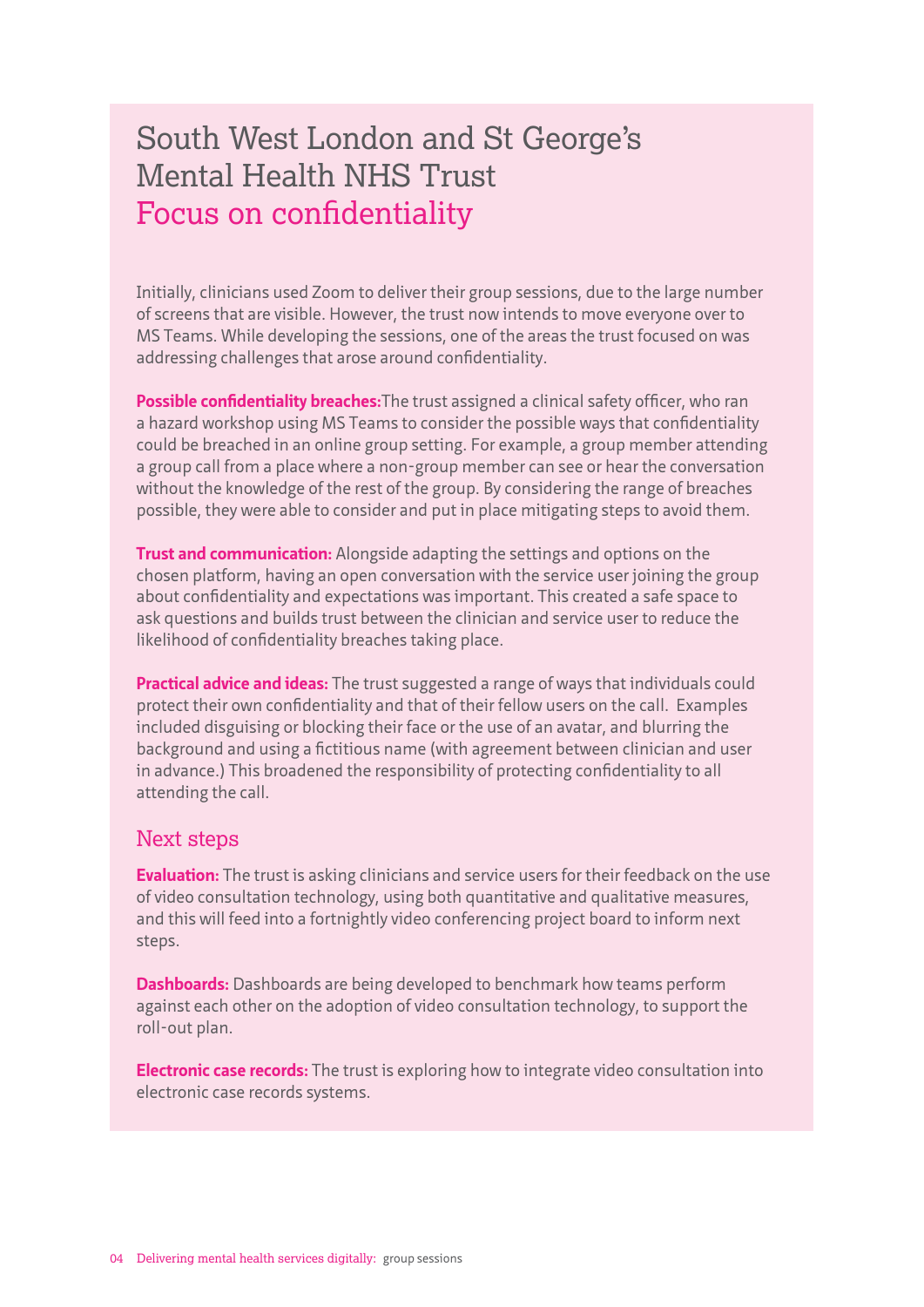# Considerations and recommendations Short term

### **Confidentiality**

**•** Consider what confidentiality issues could arise through the use of remote group sessions and what measures you can put in place to mitigate them. Some of these will be through practical methods, but also consider what can be achieved through guidance and conversations between service users and clinicians ahead of the sessions.

#### **Training**

**•** What clinical and technical training needs to be put in place so your staff feel confident in delivery group sessions remotely? Is this training easily accessible to a wide range of the workforce? Consider running drop-in sessions, repeating training, or having recorded sessions to ensure you reach a wide range of staff.

#### Support and guidance

**•** What ongoing support do you need to put in place for clinicians to feel confident to deliver services remotely? Consider this from both a clinical and technical perspective, as both will be critical for the effective running of a remote group session and will improve the experience of an individual attending a group session.

#### User needs

- **•** In the current context, remote group sessions may be the only way for individuals to access the services they need as part of their ongoing recovery and management of mental health conditions. If they are unable to access these services due to a lack of equipment or internet, are you able to subsidise or purchase the resources needed to access your services?
- **•** What other practical consideration do you need to make to ensure individuals can participate effectively in group sessions? For example, consider additional support for individuals with hearing or sight difficulties, or where English is not a first language, and how this will practically be accessed by service users.

#### User experience

**•** How are you capturing users' experience of accessing group sessions remotely? Are you able to respond to this feedback to improve services in real time, and if not how are you ensuring this feedback will be used as services are redesigned and reconfigured following the COVID-19 response? How are you both collecting feedback and feeding back your actions to service users who share their experience?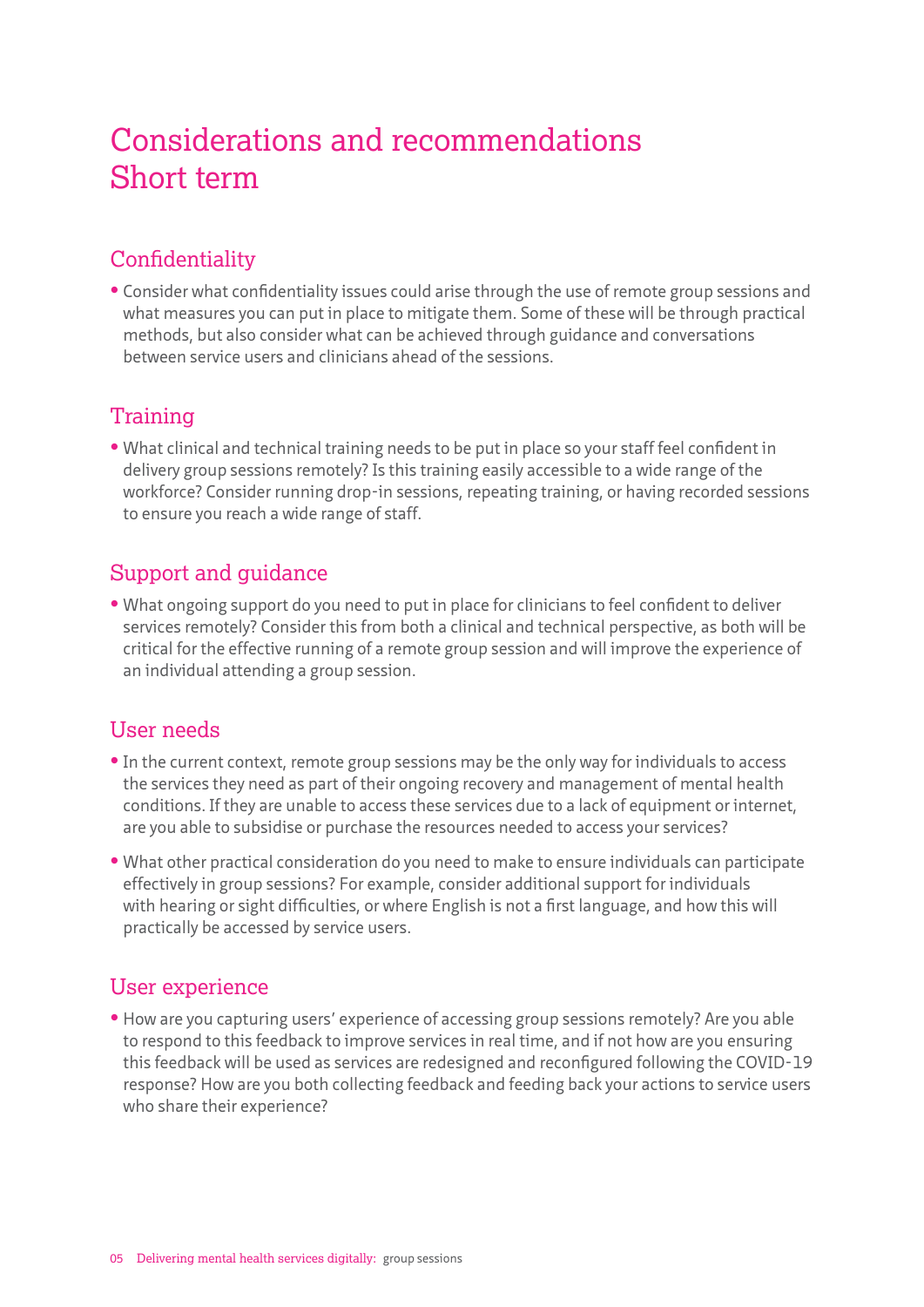# Considerations and recommendations Medium to long term

#### Co-production

- **•** Truly designing services in partnership with those who use them will increase both their clinical effectiveness and the user experience.
- **•** How are you working with individuals who use your services to understand their experiences during the COVID-19 response and ensure these inform the future design of services?

#### Evaluation

- **•** Understanding the effectiveness of services delivered digitally will be critical for their continued use and replicating good practice across the sector.
- **•** Consider how you will evaluate the use of digital services as part of a blended service and as part of implementation.

#### Interoperability

**•** How does the digital software you are using interact with other tools, applications and services? Will the use of your chosen software save time in one place, but increase burden elsewhere? Consider the implications across the whole care pathway when considering how a digital service can be integrated.

#### Blended services

**•** While it was essential to move services online during the COVID-19 response, this type of service will not suit or be preferred by everyone. How are you designing blended services so that individuals have the option of digital, but that it is not the default?

#### Digital inequalities

- **•** Not everyone has access to the internet, some don't have the confidence or ability to use digital software and applications, or don't have any interest in accessing services this way.
- **•** Some sections of the population such as individuals with a disability, low income households and older people – are even more likely to be digitally excluded.
- **•** How are you designing services to ensure they reduce rather than exacerbate digital exclusion? Are there service user groups that are likely to be more digitally excluded, and if so what practical steps can you put in place to increase their access?

#### **Workforce**

**•** With blended digital and non-digital services an ambition for the future, the workforce needs to be confident in offering and delivering these services. What training needs to be put in place to support your workforce? What financial and time implications will this have, and how will you evaluate progress?